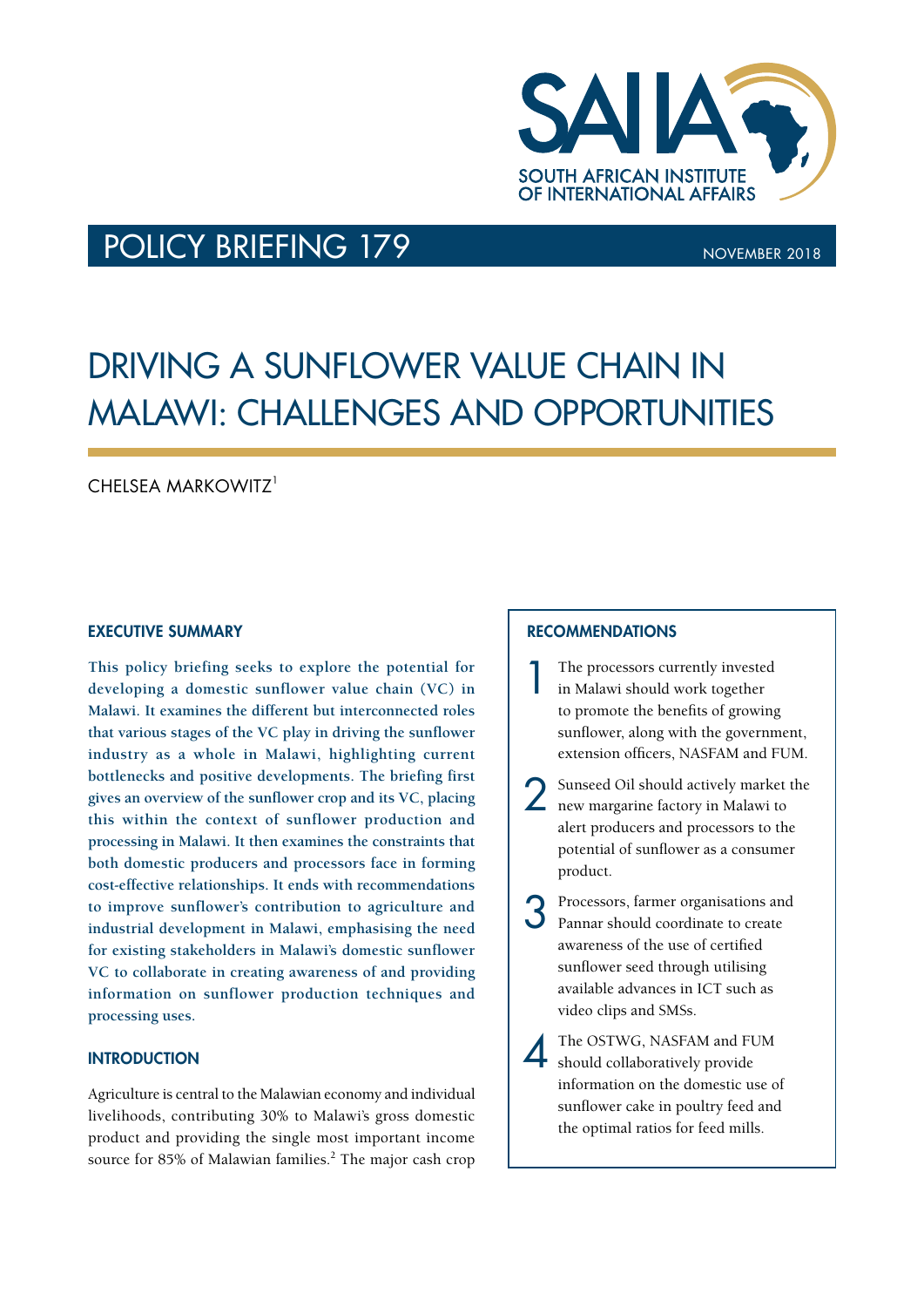in Malawi is tobacco, but most farmers produce maize at subsistence levels, on an average 0.8ha.<sup>3</sup> General challenges facing the Malawian agricultural industry include ineffective transport, lack of irrigation and quality inputs, and other productivity and capacity constraints. The [2016 National Agricultural Policy](https://reliefweb.int/sites/reliefweb.int/files/resources/NAP_Final_Signed.pdf)<sup>4</sup> rightly notes that for agriculture to drive economic growth and poverty alleviation, it is important to stimulate commercial development and industrial agro-processing linkages while reducing dependency on a small number of crops.

In order to diversify from its traditional crops, Malawi's 2013 [National Export Strategy](http://www.eisourcebook.org/cms/March_2013/Malawi%20National%20Export%20Strategy%20(NES)%20Main%20Volume.pdf) (NES) prioritises the development of four oilseed crops: soybean, sunflower, cotton and groundnut. All four crops are suitable to Malawi's climate and allow smallholder entry. However, it is necessary to first strengthen domestic oilseed VCs to make it possible to export competitively. Hence the Oilseeds Technical Working Group (OSTWG) has been established under the Ministry of Industry and Trade, targeting specific aspects of oilseed development such as support for research, extension, marketing and processing. The OSTWG works in conjunction with a donor project funded by the UK Department for International Development called the 'Malawi Oilseeds Sector Transformation' (MOST), which creates opportunities for private sector investment in oilseed industries through a facilitative approach<sup>5</sup> and de-risking mechanisms aimed at inducing systemic change in the market system.

Of the four oilseed crops, MOST has given primary attention to soybean because of the significant growth of the poultry industry in Malawi and Southern Africa. Soybean oil cake is a key input in poultry feed. There are now a growing number of poultry feed processors in Malawi that receive soybean from local farmers.<sup>6</sup>

Sunflower, on the other hand, has perhaps the least developed VC of the four target crops, and therefore the most scope for growth. This briefing explores this potential by examining challenges and opportunities along the sunflower VC in Malawi, emphasising those that hinder the establishment of viable buyer–supplier relationships between local producers and processors.

#### SUNFLOWER VC CHARACTERISTICS

The sunflower VC can be broken down into three stages: developing/procuring inputs (seed, fertiliser, etc.); planting the crop; and selling to end markets (this briefing focuses primarily on the end market of local processors).

# **FIGURE 1** SUNFLOWER VALUE CHAIN Source: Author  $\ket{\mathsf{input} \mathsf{supply}} \longrightarrow \text{Production} \longrightarrow \text{ Processing}$

Sunflower is favoured by smallholders because it requires few inputs and has a short planting cycle. It is ideal for rotation with maize and can be planted late in the season as a back-up crop. Sunflower is also more drought tolerant than soybean and fares better in Malawi, where 90% of all agricultural production is still rain-fed and irrigation is rarely available.<sup>7</sup>

A strong case can be made for sunflower's potential contribution to industrial development, given that it is rarely consumed raw in the region and has a lower density than other oilseeds (a higher density increases transport costs and is thus a major incentive to locate processing facilities close to production sites).<sup>8</sup> Sunflower's most valuable processing opportunities come from its input into animal feed and use as an edible oil. In terms of use, 40–50% of the product can be used for edible oil production, while 40% can be used to produce oilcake.<sup>9</sup> However, sunflower cake is high in fibre and low in protein, which makes it a less attractive input in the poultry industry. As a result, the VC is predominantly driven by its properties as a cooking oil. It is also healthier than soybean and palm oil and is therefore preferred by Southern Africa's growing middle class. Yet cheaper palm oil still presents significant competition in low-income consumer markets in countries such as Malawi.

#### SUNFLOWER LANDSCAPE IN MALAWI

Sunflower production in Malawi peaked in the 1990s, but the industry collapsed after the only significant buyer left the market and prices plummeted.<sup>10</sup> This history still informs a lingering pessimistic attitude around sunflower production to this day.

Sunflower production was 15 736 metric tonnes (mT) in 2016,<sup>11</sup> produced primarily by rural smallholders for small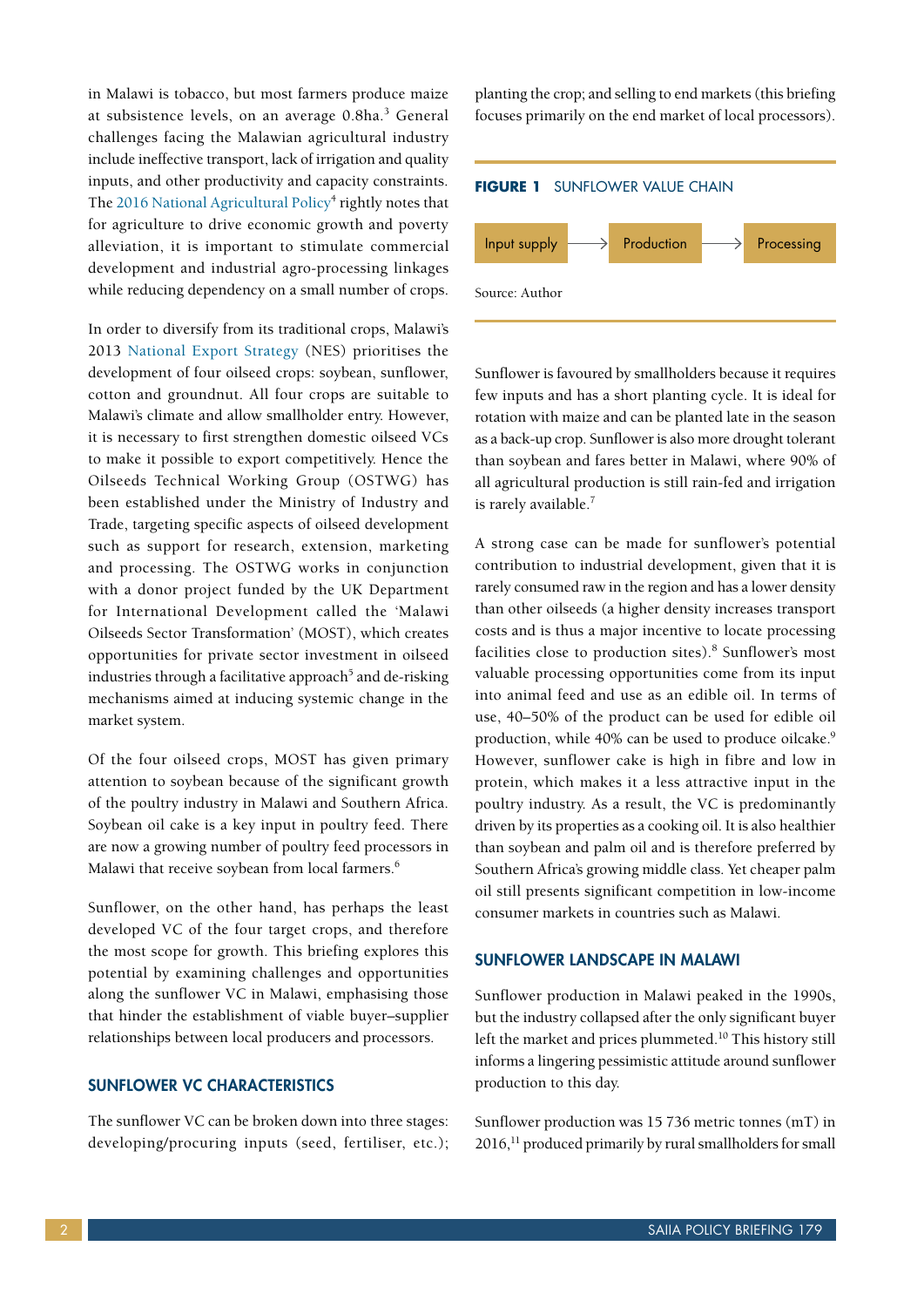**FIGURE 2** SUNFLOWER PROCESSING USES



Source: South Africa, Department of Agriculture, Forestry and Fisheries, 'A Profile of the South African Sunflower Value Chain Market', 2015, [https://www.nda.agric.za/doaDev/](https://www.nda.agric.za/doaDev/sideMenu/Marketing/Annual%20Publications/Commodity%20Profiles/field%20crops/Sunflower%20Market%20Value%20Chain%20Profile%202015.pdf) [sideMenu/Marketing/Annual%20Publications/Commodity%20](https://www.nda.agric.za/doaDev/sideMenu/Marketing/Annual%20Publications/Commodity%20Profiles/field%20crops/Sunflower%20Market%20Value%20Chain%20Profile%202015.pdf) [Profiles/field%20crops/Sunflower%20Market%20Value%20](https://www.nda.agric.za/doaDev/sideMenu/Marketing/Annual%20Publications/Commodity%20Profiles/field%20crops/Sunflower%20Market%20Value%20Chain%20Profile%202015.pdf) [Chain%20Profile%202015.pdf,](https://www.nda.agric.za/doaDev/sideMenu/Marketing/Annual%20Publications/Commodity%20Profiles/field%20crops/Sunflower%20Market%20Value%20Chain%20Profile%202015.pdf) accessed 4 November 2018

community crushers, who sell the unrefined oil to local communities. Smallholder linkages to local processors or direct export are limited owing to productivity and marketing challenges, with the latter perhaps the biggest reason why sunflower production has not taken off in the same manner as soybean. In comparison, soybean production reached 132 417mT in 2016.<sup>12</sup> While Malawi's two commodity exchanges, the Agricultural Commodity Exchange for Africa (ACE) and Auction Holdings, can help to provide markets, sunflower volumes are often too small to make use of these options in a cost-effective manner.

However, there is increasing demand for sunflower in the country. The sunflower trade balance is -\$2,894,000 in Malawi, with other edible oils also showing negative balances,13 reflecting a net overall deficit of edible oil production domestically. Foreign exchange is limited in the country, which has driven processors to seek sunflower from local producers. A combination of these dynamics has led to sunflower's inclusion in the NES and its support programmes.

There are three major edible oil processors in Malawi: Sunseed Oil and Capital Oil Refineries are both domestic companies, while Tanzanian-based Mount Meru set up operations in Malawi in 2016. However, insufficient domestic volumes and the lack of cost-competitive sunflower production have forced these companies to

primarily import unrefined oil from the rest of the region for further processing.

#### VALUE CHAIN BOTTLENECKS

Malawian farmers believe that there is not a consumer market for sunflower. This is a major barrier to motivating farmers to produce the requisite volumes to stimulate the VC. However, the net negative trade balance clearly indicates that there is huge demand for edible oil among Malawian consumers.

Part of the problem is the discrepancy between the prices offered by local processors and the costs for producers. As a result, processors often operate at below 50% capacity, while producers hoard stocks and are not motivated to produce more sunflower.<sup>14</sup> This discrepancy stems from bottlenecks to cost-effective production, preventing both parties from achieving decent margins and ultimately from establishing supply relationships.

#### Constraints to cost-effective sunflower production

One of the most significant factors inhibiting agricultural production efficiency is the availability and use of certified seed. Producers cannot grow high-yielding sunflower and will not receive good profit margins without certified seed. In the past, certified sunflower seed was not available in Malawi, which until recently fed policymakers' and industry associations' lacklustre prioritisation of sunflower.15

Two additional factors have contributed to this dynamic. Firstly, maize seed is still the primary earner, leading to the neglect of other crops. Secondly, capacity challenges and corruption significantly hamper domestic seed research and government efforts to certify and release seed in the country. This situation acts as a disincentive for seed companies.<sup>16</sup> It is exacerbated by weak intellectual property rights, which stymy the development of new varieties. However, a new Seed Policy was recently released, in May 2018. The Seed Policy will help to address some of these issues and enable the domestication of the SADC Seed Protocol, which will allow seed that has been tested in two other countries to enter Malawi and be multiplied without being re-tested.<sup>17</sup> The policy also improves the government's ability to develop and certify seed varieties.

On a positive note, the MOST programme collaborated with international seed company Pannar to release three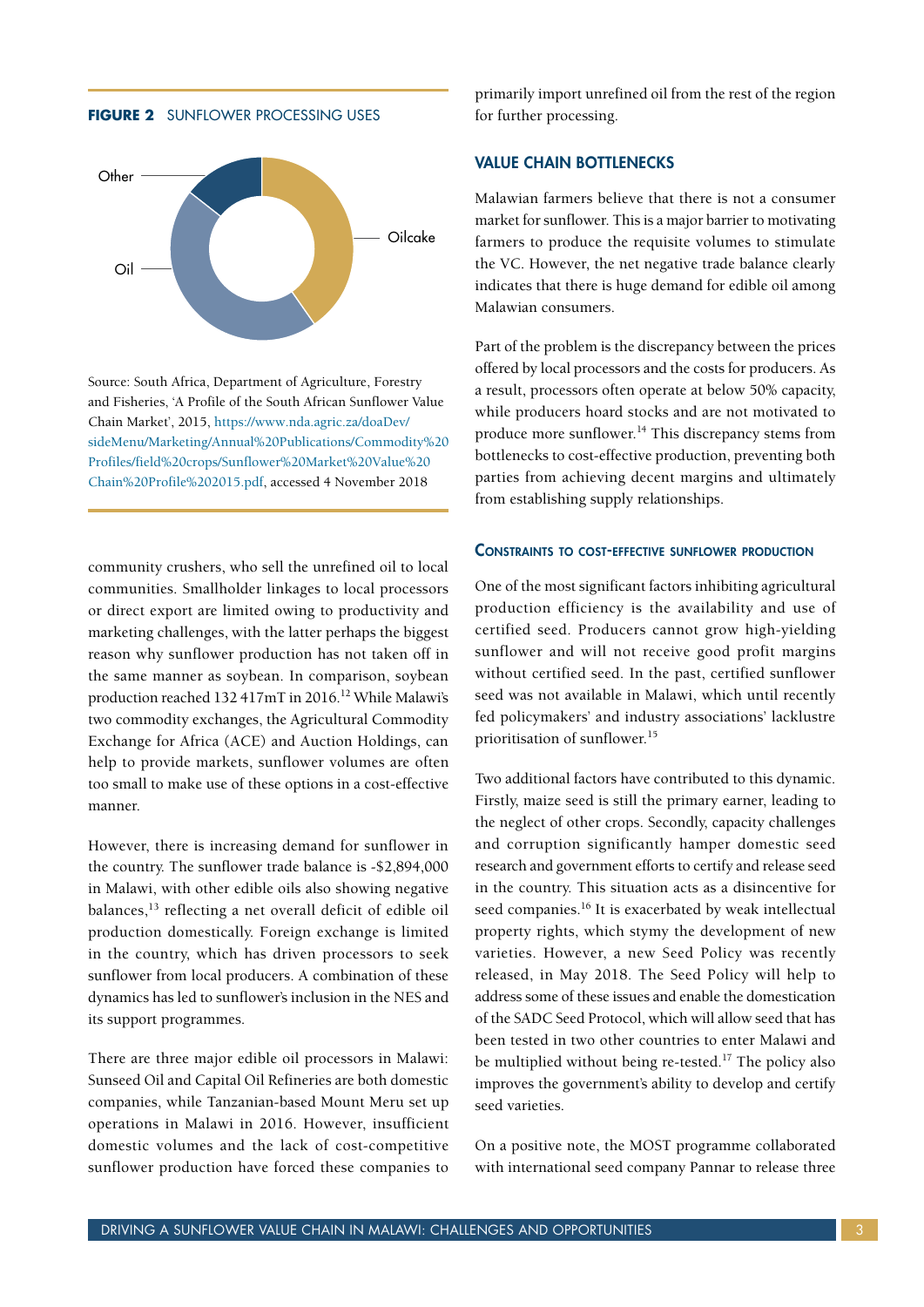certified seed varieties from South Africa in Malawi in 2014. This promoted better quality sunflower production and is stimulating smallholder producers to enter into sunflower production and processors to explore buying from local farmers.

Yet it is important to continue sensitising farmers to the value of sunflower production and the use of certified seed.<sup>18</sup> Stakeholder interviews confirmed that, despite the release of new seed, there is still a general lack of awareness of its availability, as well as of best farming practices.19 While donors, industry organisations and private companies involved in sunflower have collaborated to release a training DVD, more can be done to provide certified seed and farming information. For example, the high mobile phone penetration in Malawi can be used as a dissemination platform.20

Sunflower is also not included in the Farm Input Subsidy Programme (FISP), which is the major government distribution channel for agricultural inputs. The inclusion of sunflower in the FISP, or even the adoption of an e-voucher system (currently being implemented in Zambia) that allows farmers to choose to which crops the government subsidy will be applied, could boost interest in and improve access to certified sunflower seed and other supporting inputs for farmers.

Additionally, general agricultural extension services are weak and overextended in Malawi, with 80% of farmers receiving extension visits less than once a month.<sup>21</sup> This means that sunflower production gets very little attention, as it has not traditionally been one of Malawi's major focus crops. It is important that off-takers (processors and traders) take the initiative to change unfavourable impressions and disseminate information on good agronomic practices, thereby ensuring high-quality crops that can command better prices. These efforts should be supported by other industry players, such as industry associations (the Farmers Union of Malawi [FUM] and National Association of Smallholders of Malawi), donors, government departments (the Ministry of Agriculture and the OSTWG) and input companies. Targeted efforts to publicise new investments in sunflower processing could be an example of this.

#### Constraints to cost-effective sunflower processing

Regional edible oil trade dynamics are a major challenge for local sunflower processing efforts. While the inefficient

transport infrastructure in the region is an informal nontariff barrier to oil imports, sunflower oil from South Africa still reaches Malawi at a cheaper price than local products and is of a better quality.<sup>22</sup> While quality issues are being targeted proactively, in the interim this creates inefficiencies. In addition to formal competition, the edible-oil industry is also faced with corruption, which breeds unfair competition. This primarily manifests in two ways: palm oil is smuggled across the border from Mozambique at a huge discount; and imported refined oil is labelled at the border as crude oil (even when the difference between the two is easily discernible) to avoid the tariff regime for refined oil.<sup>23</sup>

In 2017 the government of Malawi removed value added tax (VAT) on edible oil, which should reduce the cost of local processing and disincentivise corrupt practices of oil mislabelling.<sup>24</sup> However, addressing smuggled palm oil remains a challenge. The growing middle class's preference for sunflower oil over palm oil could help to target this issue over time. Efforts to address these challenges could be assisted by targeted marketing campaigns on the health benefits of sunflower oil and 'buying local' to influence consumer demand.

A consistent market for sunflower cake is also necessary for processors to be profitable. The lack thereof can deter edible oil crushing even when demand exists.<sup>25</sup> Sunflower cake cannot be used in the same volumes as soybean in poultry feed, comprising only 5–10% as filler. However, this does help to bring overall production costs down and there is a clear market for small quantities in poultry feed.26 Nonetheless, excess sunflower cake must be better marketed in the region, to serve as an input into either poultry feed or other feeds such as for cattle, where its high fibre content is more suitable.

At present some sunflower cake is exported to Zambia and Zimbabwe, where there is less local sunflower processing. This is a useful foundation on which to build.27 The exploration of sunflower cake markets should be a major focus of donors, the National Smallholder Farmers' Association of Malawi (NASFAM), FUM, ACE and government support programmes in order to help sunflower processors offer better prices to producers. The growing domestic poultry market is a key avenue to be exploited, and more information should be made available on the use of sunflower cake in poultry feed, as well as the optimal ratios. However, this raises the issue of the deficit in market information systems in Malawi.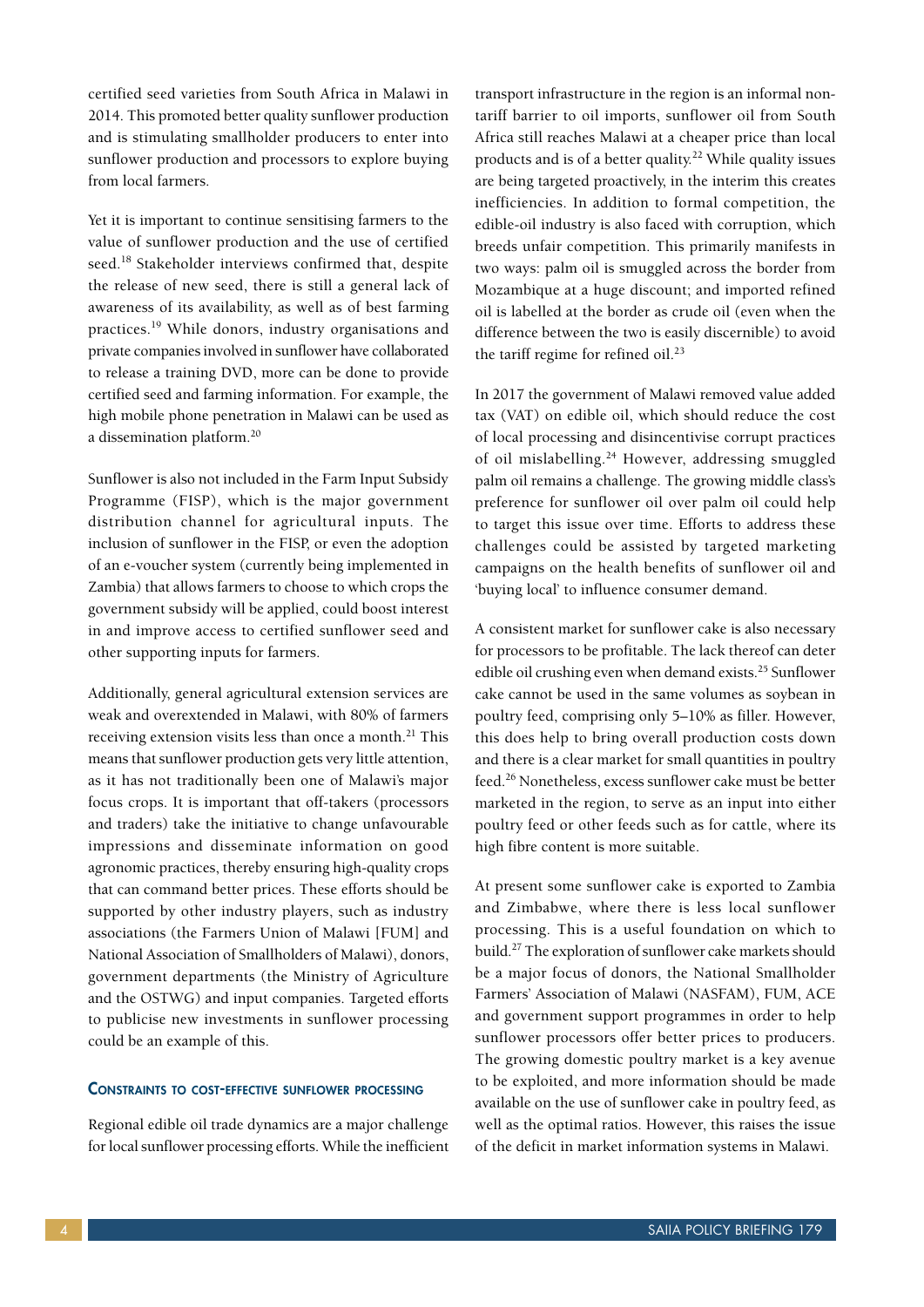#### INNOVATIVE DEVELOPMENTS IN OFF-TAKING

Ultimately, a domestic VC cannot increase production without investment from processors, who not only provide a market for farmers but also increase domestic value added. Linking farmers to buyers can also drive greater efficiencies further upstream in the VC, as buyers have a stake in providing farmers with inputs and information to improve the quality of the product.

A good example of how market dynamics around sunflower production are beginning to change is the experience of Sunseed Oil, the biggest player in the local edible oil industry. Over the past five years Sunseed has shifted its focus from poultry feed to edible oil production, to take advantage of the untapped opportunities in the industry. In collaboration with the UK Aid/UN Development Programme-funded Malawi Innovation Challenge Fund,<sup>28</sup> Sunseed opened a 'fridgefree' margarine production facility in 2017. This was in response to the lack of refrigeration in many Malawian households.29 Previously Malawi had imported all of its margarine. The new facility requires 14 000mT of sunflower per year. The government, donors and industry hope that it will not only produce for local consumption but also export to the region. This would fulfil the objectives of the NES, further stimulating efficiency and volumes and ultimately ensuring the sustainability of the entire sunflower VC. This initiative is an example of how policy focus, donor support and private sector investment can combine to stimulate domestic VC development.

#### **CONCLUSION**

Although sunflower has significant potential to support the development of a profitable VC, it requires support from multiple actors. The release of certified seed varieties, removal of VAT on domestic edible oil and investment in margarine processing are key developments in the positive trajectory for sunflower in Malawi. However, it is imperative that policymakers, donors and investors create and disseminate best practice to ensure increased production that can support stronger processor linkages, spur industrial development and develop the export market.

#### ENDNOTES

1 Chelsea Markowitz is a Researcher at the South African Institute of International Affairs' Economic Diplomacy Programme. She holds an MA in Development Studies

from the University of the Witwatersrand. Her research interests include the political economy of development, industrialisation and infrastructure financing.

- 2 EU Commission, 'EU Action Document for KULIMA: Promoting Farming in Malawi, Annex 2 2016', [https://ec.europa.eu/europeaid/sites/devco/files/ad2](https://ec.europa.eu/europeaid/sites/devco/files/ad2-annex-1-malawi-2016_en.pdf,) [annex-1-malawi-2016\\_en.pdf,](https://ec.europa.eu/europeaid/sites/devco/files/ad2-annex-1-malawi-2016_en.pdf,) accessed 15 June 2017; JICA (Japan International Cooperation Agency), 'Malawi', [https://www.jica.go.jp/malawi/english/index.html,](https://www.jica.go.jp/malawi/english/index.html) accessed 18 June 2017; World Bank, 'The World Bank in Malawi,' [http://www.worldbank.org/en/country/malawi/](http://www.worldbank.org/en/country/malawi/overview) [overview,](http://www.worldbank.org/en/country/malawi/overview) accessed 7 February 2017.
- 3 IFAD (International Fund for Agricultural Development), 'Investing in Rural People in Malawi', January 2017, [https://www.ifad.org/documents/38714170/39150184/](https://www.ifad.org/documents/38714170/39150184/Investing+in+rural+people+in+Malawi.pdf/fef449f8-767a-497b-9ce6-9f45eb02be56) [Investing+in+rural+people+in+Malawi.pdf/fef449f8-767a-](https://www.ifad.org/documents/38714170/39150184/Investing+in+rural+people+in+Malawi.pdf/fef449f8-767a-497b-9ce6-9f45eb02be56)[497b-9ce6-9f45eb02be56](https://www.ifad.org/documents/38714170/39150184/Investing+in+rural+people+in+Malawi.pdf/fef449f8-767a-497b-9ce6-9f45eb02be56), accessed 4 November 2018.
- 4 Malawi, Ministry of Agriculture, Irrigation and Water Development, 'National Agricultural Policy 2016'. Lilongwe: Government of Malawi, 2016.
- 5 MOST does not deliver any services directly; all funding goes towards supporting and enabling private sector activities.
- 6 Soybean development in Malawi is further explored in Markowitz C, 'Linking Soybean Producers to Markets: An Analysis of Interventions in Malawi and Zambia', SAIIA (South African Institute for International Affairs) Paper, 2018 (forthcoming).
- 7 National Sunflower Association, 'Sunflower Sustainability: The Substance Behind the Seed', [https://www.sunflower](https://www.sunflowernsa.com/uploads/2/sustainability-use_layout-1.pdf)  [nsa.com/uploads/2/sustainability-use\\_layout-1.pdf](https://www.sunflowernsa.com/uploads/2/sustainability-use_layout-1.pdf), accessed 7 February 2017.
- 8 Personal interview, South African industry association, Johannesburg, 8 August 2017; personal interview, Malawi seed company representative, Blantyre, 25 August 2017; *ibid*.
- 9 South Africa, DAFF (Department of Agriculture, Forestry and Fisheries), 'A Profile of the South African Sunflower Value Chain Market', 2015, [https://www.nda.agric.za/](https://www.nda.agric.za/doaDev/sideMenu/Marketing/Annual%20Publications/Commodity%20Profiles/field%20crops/Sunflower%20Market%20Value%20Chain%20Profile%202015.pdf) [doaDev/sideMenu/Marketing/Annual%20Publications/](https://www.nda.agric.za/doaDev/sideMenu/Marketing/Annual%20Publications/Commodity%20Profiles/field%20crops/Sunflower%20Market%20Value%20Chain%20Profile%202015.pdf) [Commodity%20Profiles/field%20crops/Sunflower%20Mar](https://www.nda.agric.za/doaDev/sideMenu/Marketing/Annual%20Publications/Commodity%20Profiles/field%20crops/Sunflower%20Market%20Value%20Chain%20Profile%202015.pdf)  [ket%20Value%20Chain%20Profile%202015.pdf,](https://www.nda.agric.za/doaDev/sideMenu/Marketing/Annual%20Publications/Commodity%20Profiles/field%20crops/Sunflower%20Market%20Value%20Chain%20Profile%202015.pdf) accessed 4 November 2018; Malawi, Ministry of Agriculture, Irrigation and Water Development, *op. cit*.
- 10 Personal interview, Malawi industry association representative, Lilongwe, 23 August 2017; Malawi seed company representative, *op. cit*.; Nthenda G, 'Malawi's competitive advantage in oil products underutilized', *mbc*, [https://www.mbc.mw/index.php/component/k2/item](https://www.mbc.mw/index.php/component/k2/item/1639-malawi-s-competitive-advantage-in-oil-products-underutilized)  [/1639-malawi-s-competitive-advantage-in-oil-products](https://www.mbc.mw/index.php/component/k2/item/1639-malawi-s-competitive-advantage-in-oil-products-underutilized)[underutilized,](https://www.mbc.mw/index.php/component/k2/item/1639-malawi-s-competitive-advantage-in-oil-products-underutilized) accessed 12 July 2017.
- 11 Statistics derived from FAO (UN Food and Agriculture Organization), FAOSTAT,<http://www.fao.org/faostat/en/>, accessed 12 July 2017.